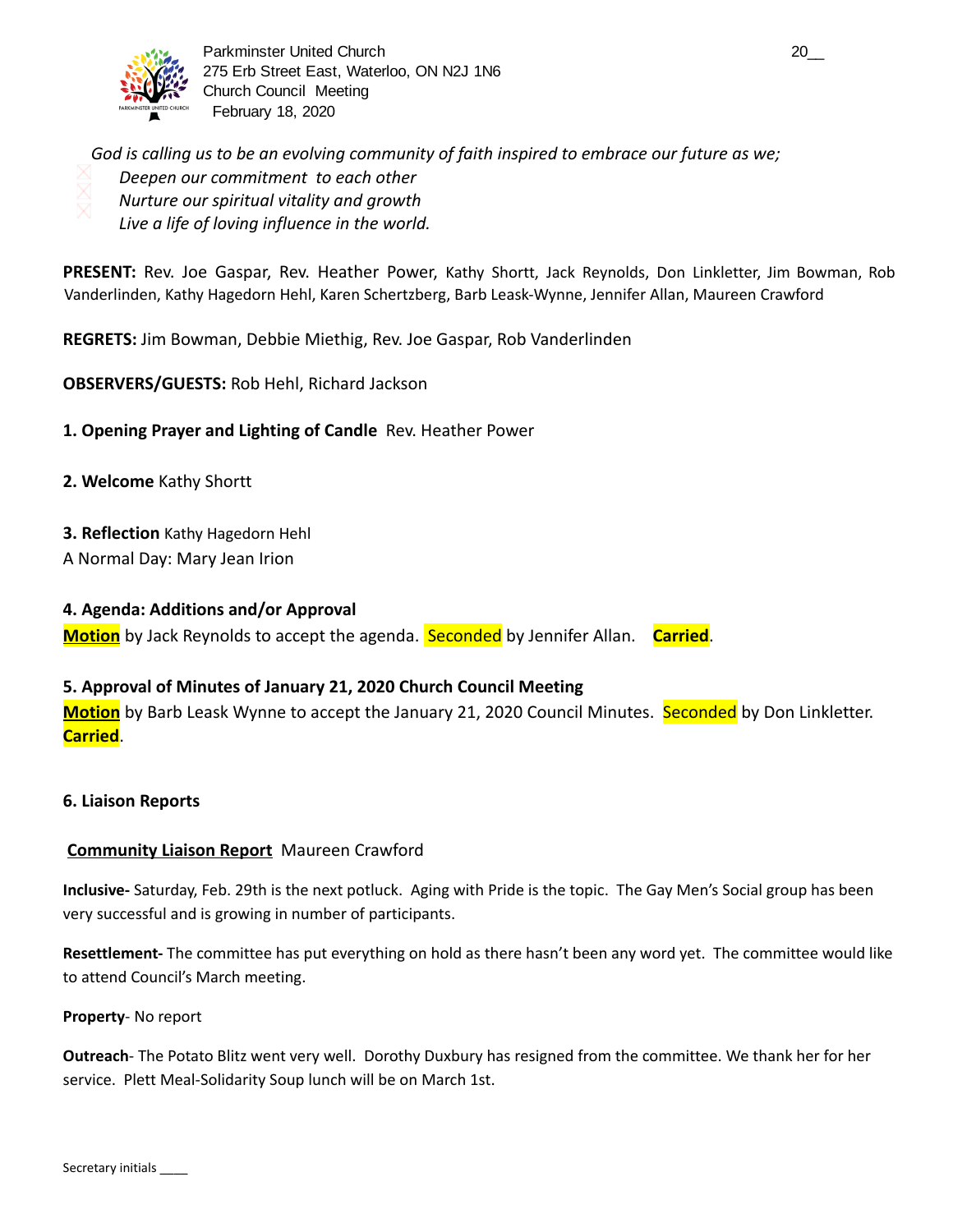

## **Development Liaison** Rob Vanderlinden

## **Stewardship**

No Report

## **Christian Education Worship** Worship & Music Calendar

|                                | <b>February 2020</b>                             | Preaching/<br><b>Notes</b> |
|--------------------------------|--------------------------------------------------|----------------------------|
| 23 <sup>rd</sup>               | <b>Scouting Sunday</b>                           | Joe                        |
| 25 <sup>th</sup> Tues          | Pancake Supper-Tentative, Looking for volunteers |                            |
| 26 <sup>th</sup> Ash Wednesday | Shared Service-Parkminster hosting.              |                            |

|                                  | <b>March 2020</b>                                                                                                                                                                                        | Preaching/<br><b>Notes</b> |
|----------------------------------|----------------------------------------------------------------------------------------------------------------------------------------------------------------------------------------------------------|----------------------------|
| 1 <sup>st</sup>                  | Lent 1-Listening for the Soul--Communion (grace style-in the<br>pews)<br>Beginning of a series on the art and technique of deep listening as<br>a spiritual practice. Based on the work of Parker Palmer |                            |
| $6th$ Fri                        | World Day of Prayer-Parkminster not hosting                                                                                                                                                              |                            |
| $8^{\text{th}}$                  | Lent 2-Listening for the Soul-Interactive Reflection                                                                                                                                                     |                            |
|                                  |                                                                                                                                                                                                          |                            |
| $15^{\text{th}}$                 | Lent 3-Listening for the Soul                                                                                                                                                                            |                            |
| 19 <sup>th</sup><br><b>Thurs</b> | Spring equinox-Labyrinth walk focusing on the spirituality and life<br>lessons of the spring season.                                                                                                     |                            |
| 22 <sup>nd</sup>                 | Lent 4-Listening for the Soul                                                                                                                                                                            |                            |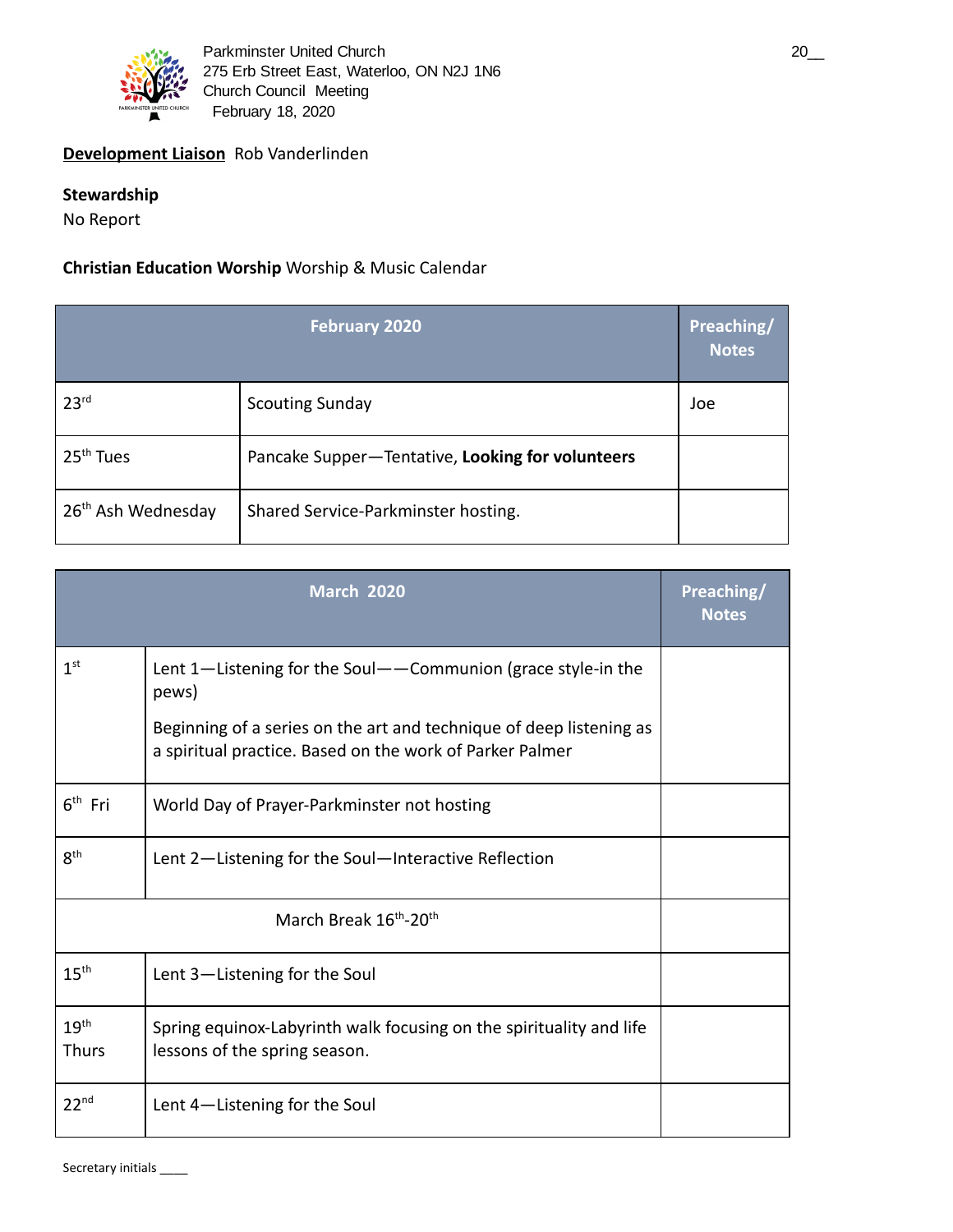

| 29 <sup>th</sup> | Lent 5-Listening for the Soul |  |
|------------------|-------------------------------|--|
|                  |                               |  |

## **Connections Liaison Report** (Don Linkletter)

## **Communications** (Melanie Chisholm)

The division of duties between Melanie managing/updating the online calendar and syncing it with the main reservation calendar (on the wall near the church office) and Kathy Shortt managing/updating the content of the Website is working very well. Everything is being kept up to date.

Having our rental application online has prompted a few more enquiries.

Our Erb St. road sign has led to some newcomers joining groups – as a result of their reading the sign.

**Nominations** (Mary Reynolds)

Nothing new to report since February Council meeting. Anticipating submitting complete report at ACM.

**Membership and Pastoral Care** (Sheril Stinson – with notes from Mary Reynolds))

The Newcomers Lunch is being planned for March 8<sup>th</sup> (following worship service). It will be a light lunch and will provide an opportunity for new people to meet and get acquainted with other new people as well as with Rev. Heather, Rev. Joe, Neil Murray and Kathy Shortt – as well as members of the committee. It will be an informal gathering during which a short tour of the church will be offered to any who are interested. Brochures (recently prepared by Rev. Joe and Rev. Heather) outlining 'opportunities for involvement' will be made available to all. Approximately 37 new people (4 couples with young children & babies, 8 single people, 1 mother and her daughter, plus a couple who are planning to be married this summer) have been invited. This will be a great opportunity for our newer people to experience the hospitality, support and welcome of this faith community.

## **Guarantor (Resettlement) Update**

Motion by Don Linkletter that Council approve the signing of a lease by a named Guarantor on the basis that the Guarantor will be fully indemnified by the church for any claims based on the guarantee. The Resettlement Committee will hold back \$5000 of the monies raised to be used for future house repairs as needed in our term of sponsorship. The Resettlement Committee will ensure that tenant liability insurance is in place. Seconded by Barb Leask Wynne. Carried.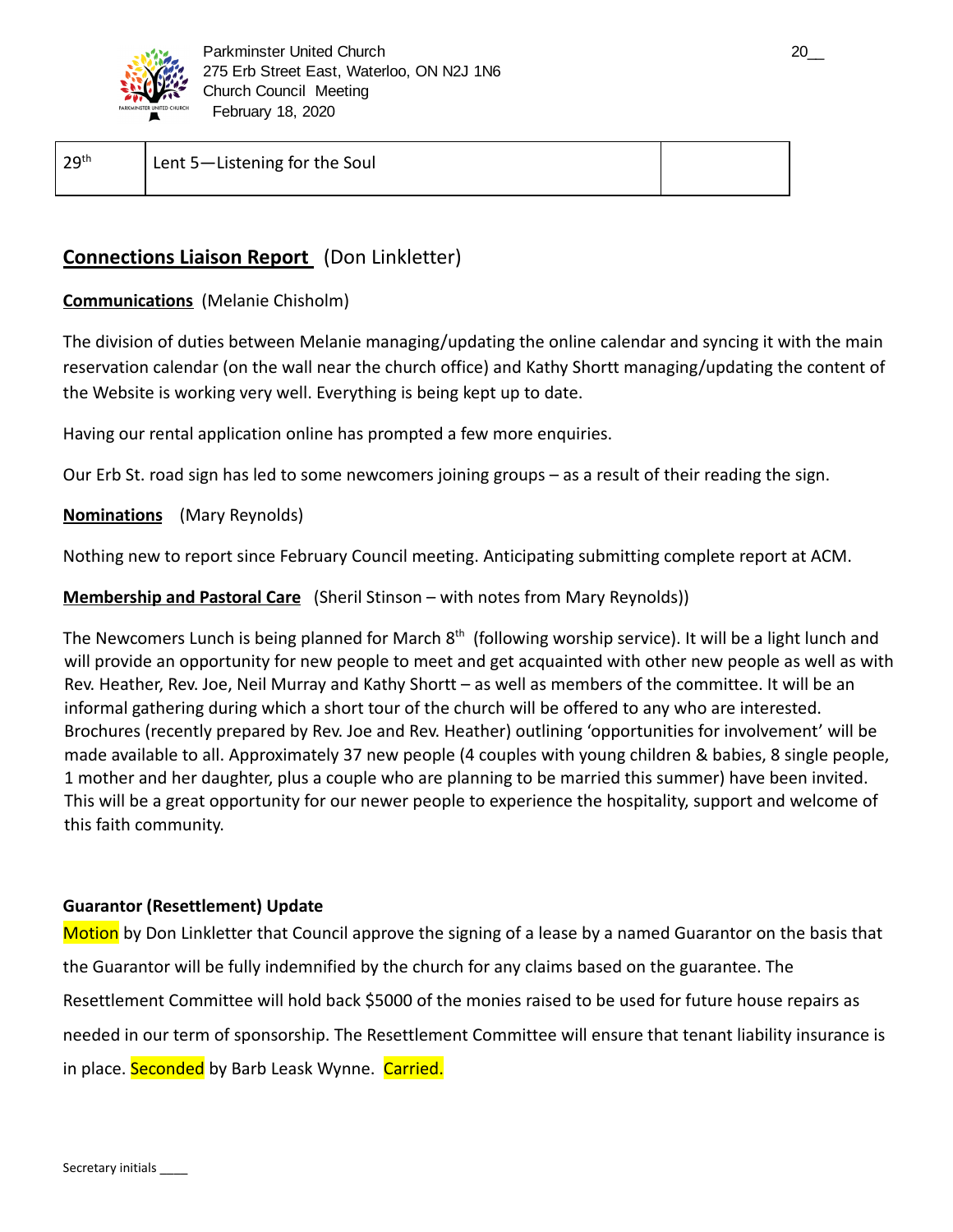

## **Discussion**

-discussed by Trustees

-Rob Hehl approached our insurance broker

## -Parkminster policy can't be extended to the tenant unless the church is the lessee

-make sure we have the appropriate liability insurance in place

Rob Hehl will follow up on the insurance and will communicate with the resettlement committee .

Motion by Jennifer Allan to accept the Community and Connections liaison reports and the updates from Rev. Heather Power regarding Worship. Seconded by Maureen Crawford. Carried.

## **7. BUSINESS ARISING FROM THE MINUTES**

## **Faith Formation Proposal -** Rev. Heather Power and Rev. Joe Gaspar

- That a "Spiritual Exploration Working Group" be established as a Pop Up Committee that would report to the Community Liaison on Council (as per the constitution). Invitations to be issued to those who responded positively to the survey question about serving on a committee.
- That the Ministers work with the SEWG to plan, encourage and develop spiritual exploration opportunities for adults in the congregation taking into consideration the survey results and the gifts and energy of the congregation members and staff.
- That this arrangement be reviewed and evaluated in a year's time.

Motion by Jack Reynolds that Council adopt the recommendations as outlined in the Faith

Formation/Spiritual Exploration at Parkminster Consultation Results and Proposal. Seconded by Jen Allan.

Carried.

## **8. NEW BUSINESS**

## **a. Finance Report- Jack Reynolds**

January financial statements were provided to and accepted by Council.

Revenue exceeded expenses in January by \$7,000, reflecting results from the Inspired to Give program, and several large donations which came via the UCC Foundation.

Jack Reynolds indicated that he is hopefully for equally positive results in February.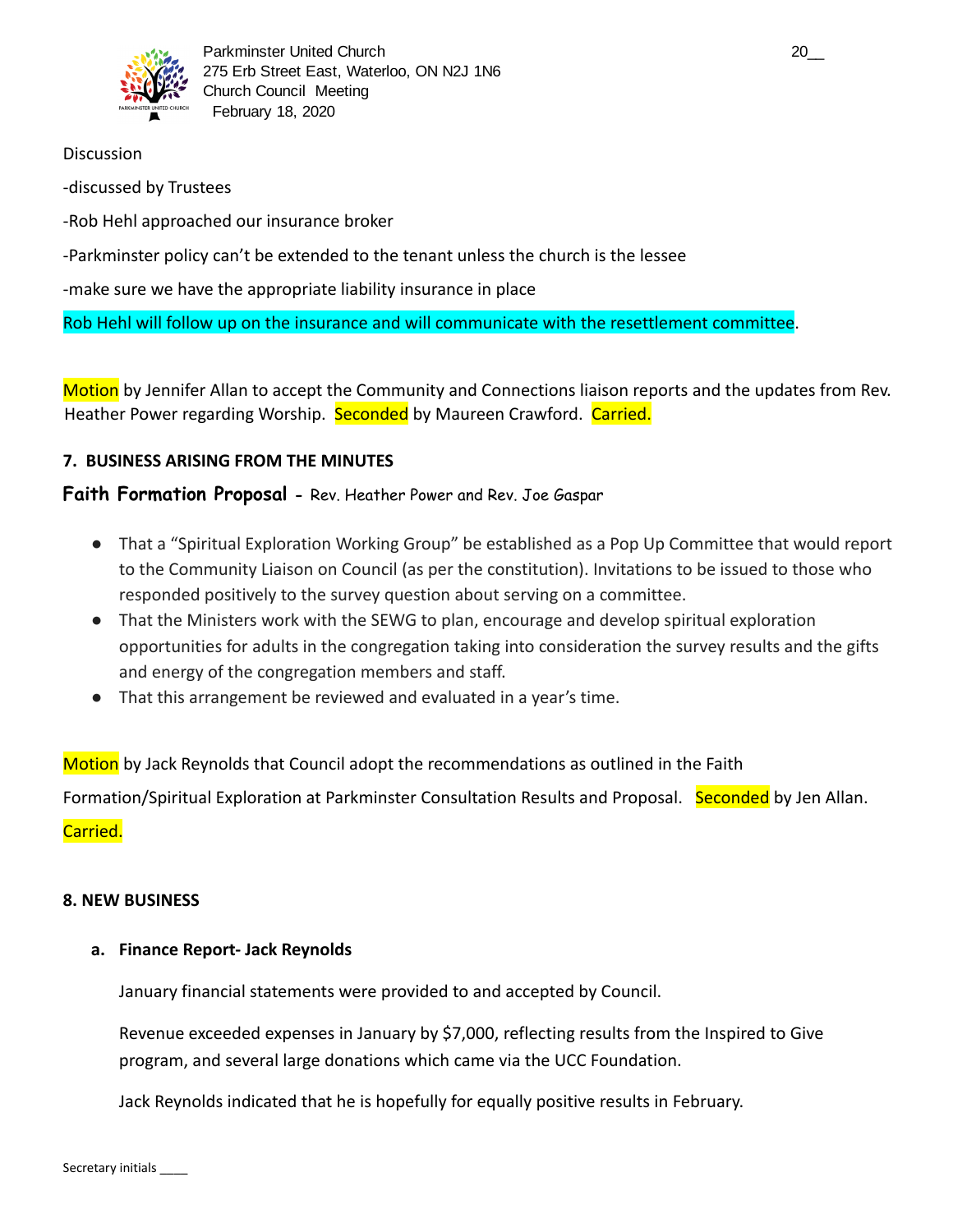

Jack commented on a number of other issues:

1. A thank you to all those who play a role in the church's financial affairs-- **counters** John & Susan Bain, Ron Usaty, Ted Oldfield, Steve and Sarah Quanz, Amanda Kalbfleisch and Cedric Charette, Jim Bowman and Bill Spall, Bud Adams and Marilyn Hill; **envelope steward** Barb Leask; **Finance Committee members** John Dippell, Barb Leask, Heather Watts and Don Pendlebury; **envelope administrator**  Marilyn Hill; and **year-end reviewer and tax receipt guru** Greg King.

2. That the charity return required by CRA is ready to mail after approval of the financial statements at the annual meeting; and that financial data is ready for submission to UCC with respect to the assessment fee.

3. That 2020 salary increases, retroactive to January 1, will be effective with the pay of February 29. Jack reported staff have had a 15% increase in their long term disability premium, and the church faces a 9.5% increase in group insurance premiums paid on behalf of staff.

4. Matters are in hand for transitioning the Treasurer's job to Gregg King.

5. That Council members are urged to attend the Parkminster speaker event on Feb 23 and to encourage others to attend.

Motion by Maureen Crawford to accept the January 2020 financial statements. Seconded by Barb Leask Wynne. Carried.

## b. **Office Administration Update** Karen Schertzberg

Barb Leask Wynne and Karen Schertzberg met to revamp the job description (add/subtract jobs). Karen Schertzberg asked that people focus their requests for office administration help to Monday, Tuesday and Wednesday and limit requests on Thursday and Friday as those are very busy days in the office.

## **c. Police Checks - Barb Leask Wynne**

As part of our constitution, anyone who works with the vulnerable sector needs to have a police check every 3 years. In the past we haven't paid for the police check, but if it is a problem for anyone, we would pick up the cost.

Liaisons will communicate to the chairs of Pastoral Care, Resettlement, and CE that everyone working with a vulnerable population must ensure they have a police record check. Chairs of the mentioned committees will check with volunteers to ensure it has been completed. Barb Leask Wynne will provide instructions (e.g., forms are submitted to the Chair of Council and they are kept confidential). Any new chairs should be provided with lists of volunteers and dates of their last check.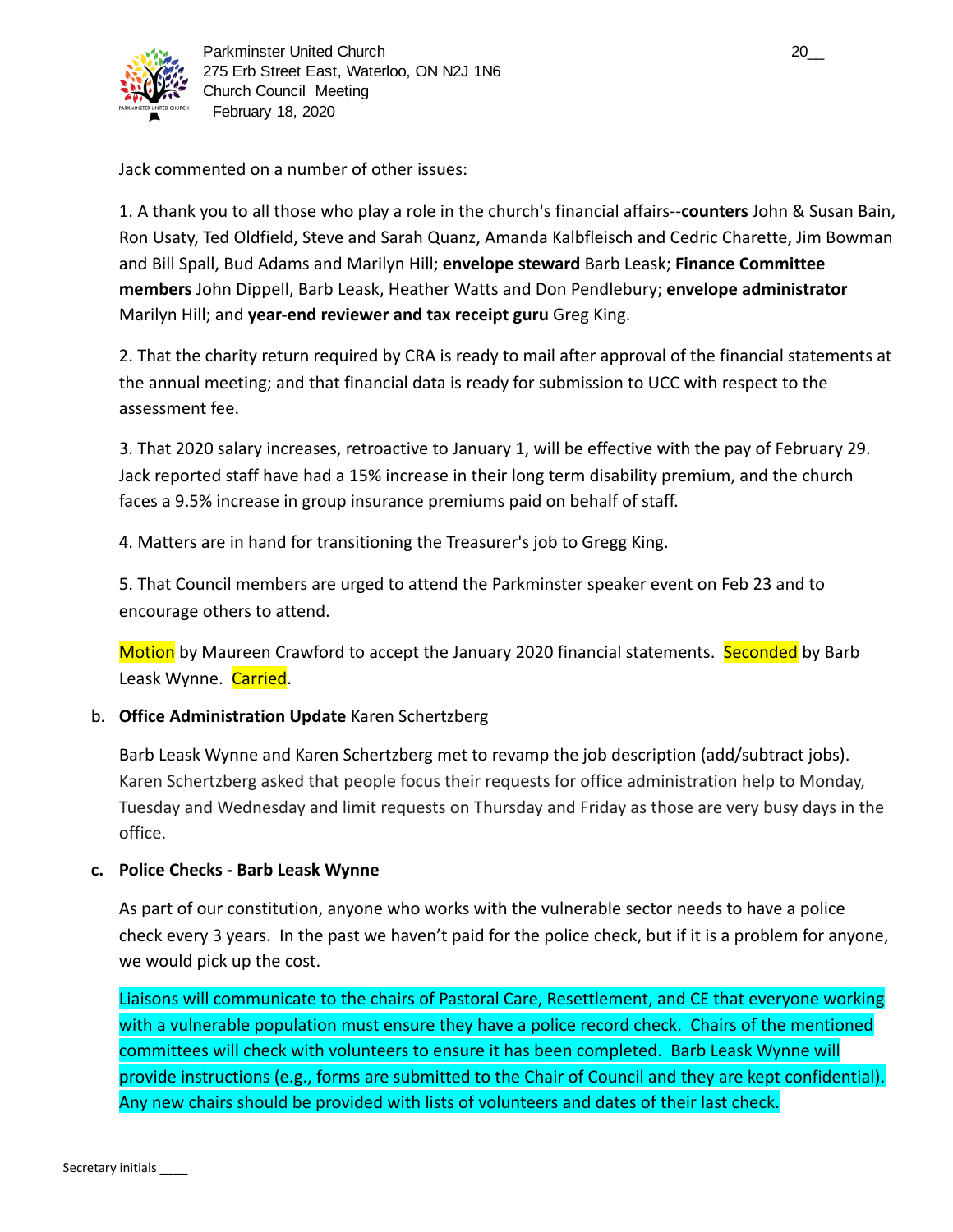

Jennifer Allan will put together a package for our new and returning council members and committee chairs containing volunteer policies, constitutions...conflict resolution document

## **d. 2020 Disbursement from the Memorial Fund -** Rob Hehl

-number of components to the transfers from endowment funds to operating funds (ie., card ministry, housing, memorial fund, inspired to give)

-plan to disperse 4.1% of fund this 2020 year

-balance is 6920\$ (a little over 4.1%)

## **Discussion**

See pg 20 of the Annual Report 2019 for details of the distribution

## **e. The Band Concert - Kathy Shortt**

The Band would like to run a fundraising concert for John Watson's Nicaragua Project on the evening of April 4. John started his trips to Nicaragua with TCOW in 2011. Since 2012, return trips have continued. They have included house construction in different neighbourhoods, rebuilding of desolate schools at coffee plantations in the mountains of northern Nicaragua and the construction of classrooms for a private, bilingual school in a remote community. There have been over 120 non-resident volunteers working directly on construction sites established through the Nicaragua Project. This does not include the countless volunteer hours by locals and an estimated 100 workers from the communities who are paid from funds raised for the projects. As well as TCOW participants in 2015, Barb Monteith was part of one trip and Bud Adams has been on two. Beginning with the "return" trip in 2012, it is estimated they have fully or partially supported the construction of over 25 houses, two community centre projects and three schools.

Motion by Jack Reynold to approve the band's fundraising concert on April 4, 2020 in support of John Watson's Nicaragua Project. Seconded by Don Linkletter. Carried

**f. Newsletter -** Jennifer Allan

-lots of articles, but Jennifer Allan is putting out a final request for other articles

-at least a 6 page newsletter so far

-if anyone recalls any article suggestions from previous meetings let Jennifer know

## **g. Retiring Members of Council - Kathy Shortt**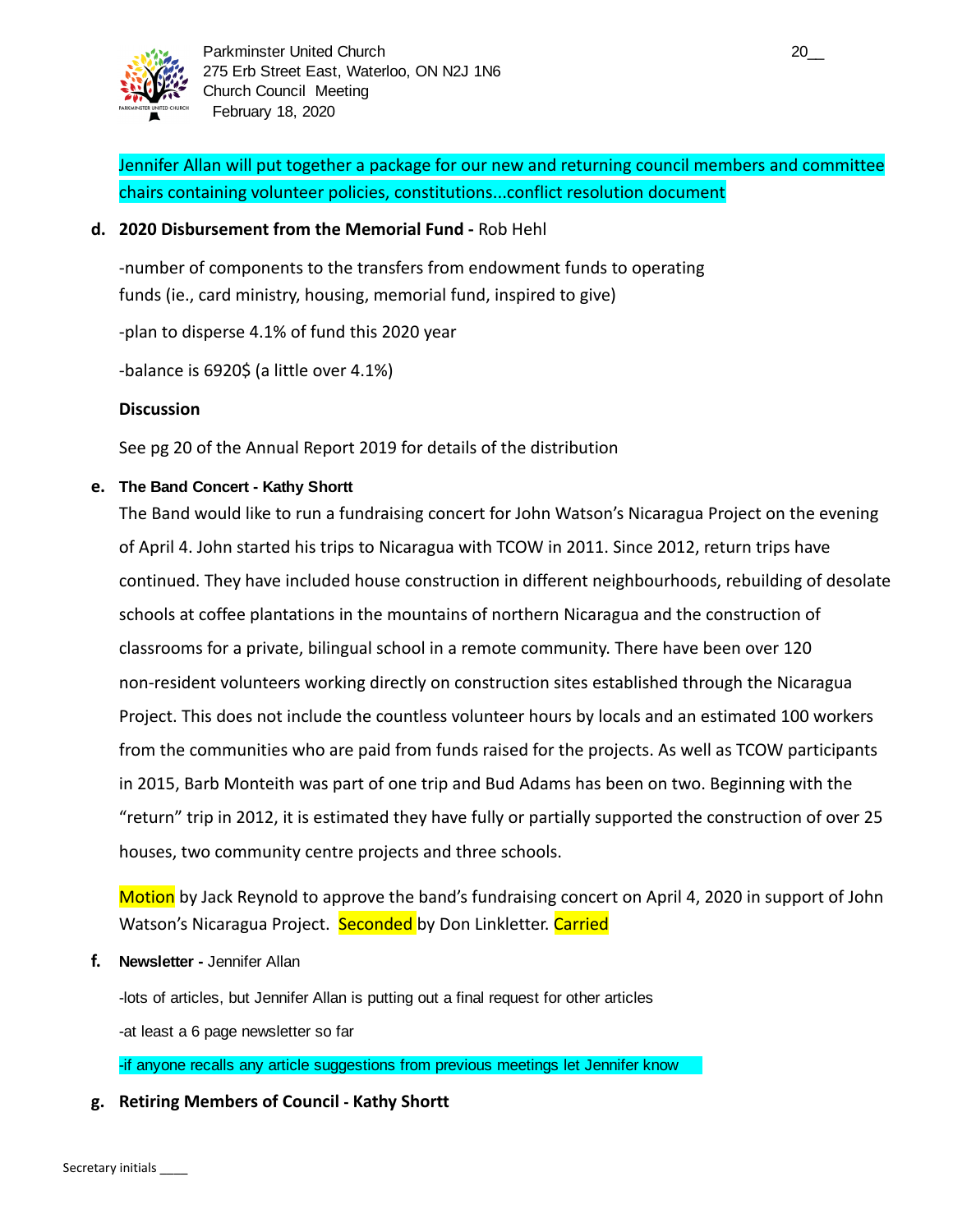

People retiring from Council: Kathy Hagadorn Hehl, Jim Bowman, Deb Miethig, Don Linkletter, Rob Vanderlinden, Jack Reynolds

Kathy Shortt shared the following words:

"I would like to thank you all for your dedication to Parkminster. Parkminster could not survive without the leadership that people like you provide. You have shown up time and time again. As Brene Brown says, "You have been in the arena!" You have had the dedication to read and prepare for meetings, the reliability to show up to meetings and the courage to enter the tough conversations. I have enjoyed working with you and I appreciate what you have done. So on behalf of Parkminster and on behalf of myself, I thank you! In keeping with the upcoming Easter theme, as a token of our appreciation, I am giving you "Good Egg Awards" because you are all GOOD EGGS!"

## **9. A.O.B**

Are the renters very clear on our policies? (ie., affirming, and earth stewards)

Maureen Crawford reminded us that before Christmas, Pastoral Care presented the idea of bringing in a group of actors re: a play about dementia. From property's point of view it is quite complicated; however, Maureen Crawford and Rev. Joe will pursue this idea for perhaps next year. It would be better to coordinate this play with another congregation.

## **10. Closing Prayer**

Rev. Heather Power echoed Kathy Shortt's sentiments and added her personal thanks to departing Council

members, along with Rev. Joe's.

#### **ADJOURNMENT**

Meeting adjourned at 7:30 p.m. .

**NEXT MEETING:** March 17, 2020 at 6:30 p.m.

**Kathy Shortt, Chair**  Kathy Hagedorn Hehl, Secretary **Kathy Hagedorn Hehl**, Secretary

#### **Attachments** :

1) Financial Reports (3)

2) Faith Formation/Spiritual Exploration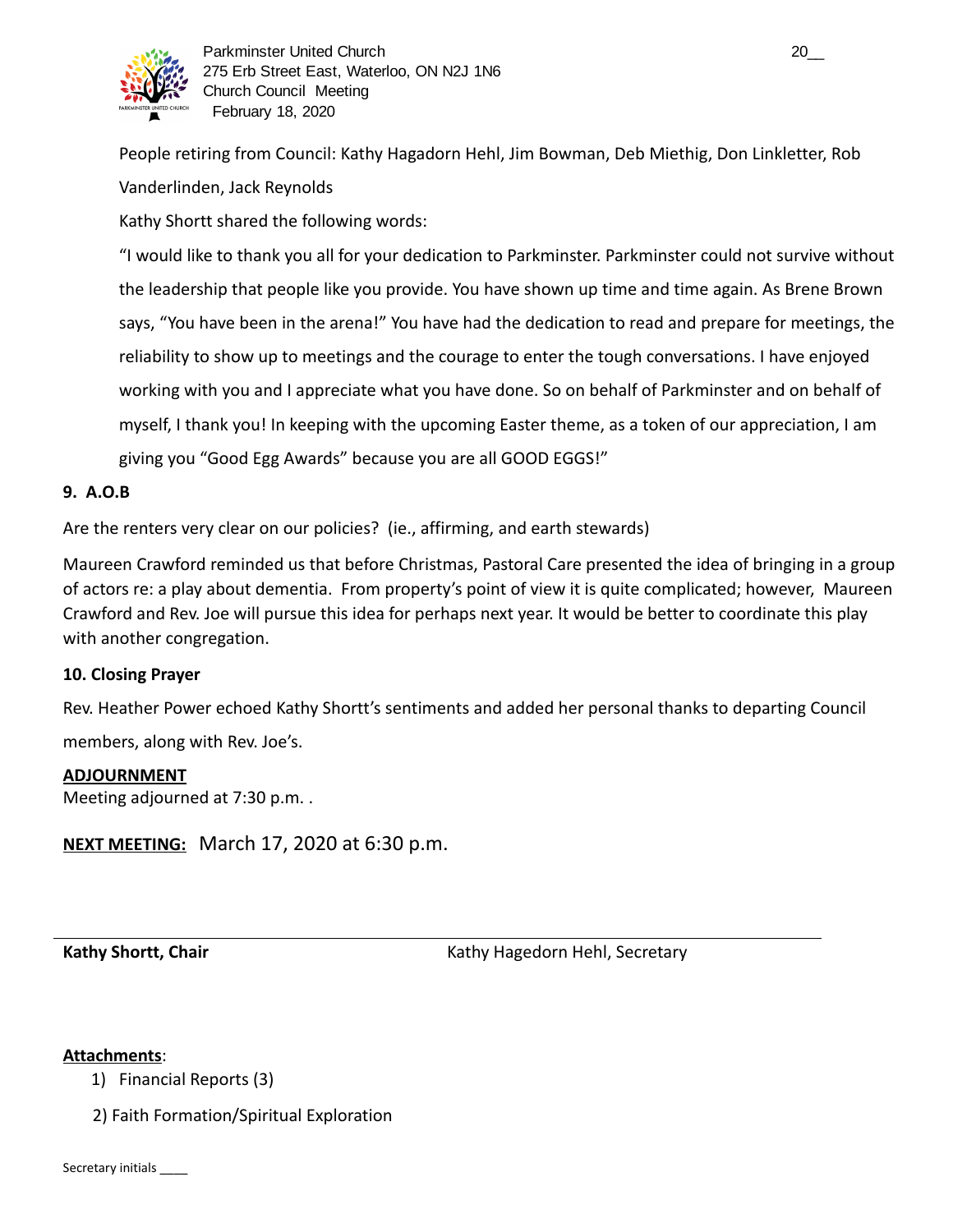

# **Revenue Statement January 2020 vs 2019**

|            |                     |                       |                              | <b>Jan 20</b> | <b>Jan 19</b> | \$ Change |
|------------|---------------------|-----------------------|------------------------------|---------------|---------------|-----------|
|            |                     | Income                |                              |               |               |           |
|            |                     |                       | Offerings                    | 31,924        | 18,508        | 13,416    |
|            |                     |                       | Other Income                 |               | 27            | (27)      |
|            |                     |                       | Rental Income                | 2,360         | 2,180         | 180       |
|            |                     |                       | <b>Special Events</b>        | 310           |               | 310       |
|            |                     | <b>Total Income</b>   |                              | 34,594        | 20,715        | 13,879    |
|            |                     | Cost of Goods<br>Sold |                              |               |               |           |
|            |                     |                       | <b>Event Expenses</b>        |               | 350           | (350)     |
|            |                     | <b>Total COGS</b>     |                              |               | 350           | (350)     |
|            | <b>Gross Profit</b> |                       |                              | 34,594        | 20,365        | 14,229    |
|            |                     | Expense               |                              |               |               |           |
|            |                     |                       | <b>Facilities</b>            | 1,656         | 4,303         | (2,647)   |
|            |                     |                       | <b>Ministry Expenses</b>     | 369           | 594           | (225)     |
|            |                     |                       | Office and                   |               |               |           |
|            |                     |                       | Administration               | 1,174         | 2,209         | (1,035)   |
|            |                     |                       | <b>Other Expenses</b>        |               | 20            | (20)      |
|            |                     |                       | <b>Salaries and Benefits</b> | 24,310        | 23,663        | 647       |
|            |                     | <b>Total Expense</b>  |                              | 27,509        | 30,789        | (3,280)   |
| Net Income |                     |                       |                              | 7,085         | (10, 424)     | 17,509    |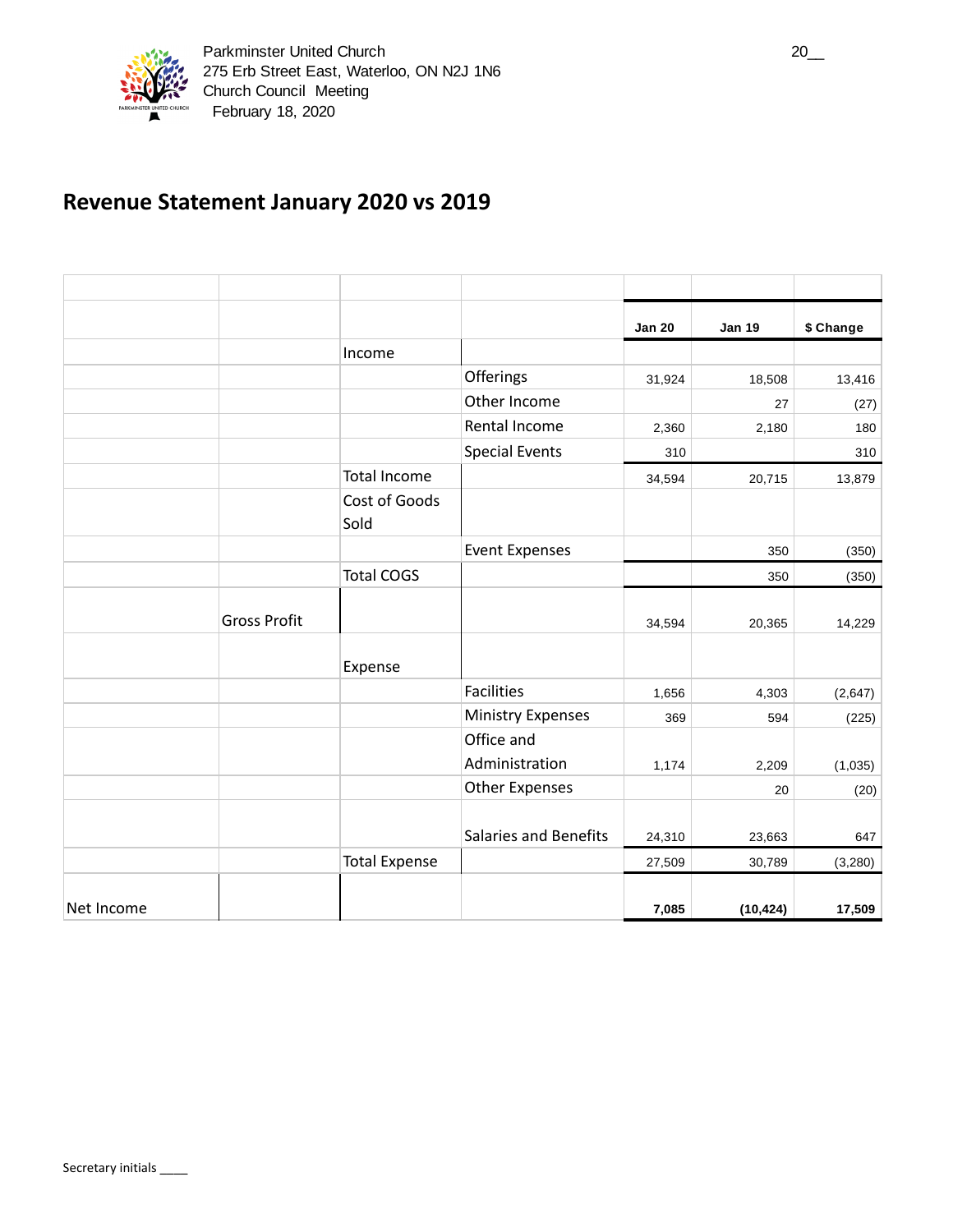

# **Balance Sheet January 2020**

|                                 |                             |                               |                               |                                              | Jan 31, 20 |
|---------------------------------|-----------------------------|-------------------------------|-------------------------------|----------------------------------------------|------------|
| <b>ASSETS</b>                   |                             |                               |                               |                                              |            |
|                                 | <b>Current Assets</b>       |                               |                               |                                              |            |
|                                 |                             | Chequing/Savings              |                               |                                              |            |
|                                 |                             |                               | Chequing                      |                                              |            |
|                                 |                             |                               | account                       |                                              | 41,248     |
|                                 |                             |                               | Savings account               |                                              | 299,745    |
|                                 |                             | <b>Total Chequing/Savings</b> |                               |                                              | 340,993    |
|                                 |                             |                               |                               |                                              |            |
|                                 |                             | <b>Accounts Receivable</b>    |                               |                                              |            |
|                                 |                             |                               | <b>Accounts</b><br>Receivable |                                              | 30         |
|                                 |                             | <b>Total Accounts</b>         |                               |                                              |            |
|                                 |                             | Receivable                    |                               |                                              | 30         |
|                                 |                             |                               |                               |                                              |            |
|                                 | <b>Total Current Assets</b> |                               |                               |                                              | 341,023    |
|                                 |                             |                               |                               |                                              |            |
| <b>TOTAL ASSETS</b>             |                             |                               |                               |                                              | 341,023    |
|                                 |                             |                               |                               |                                              |            |
| <b>LIABILITIES &amp; EQUITY</b> |                             |                               |                               |                                              |            |
|                                 | Liabilities                 |                               |                               |                                              |            |
|                                 |                             | <b>Current Liabilities</b>    |                               |                                              |            |
|                                 |                             |                               | <b>Other Current</b>          |                                              |            |
|                                 |                             |                               | <b>Liabilities</b>            |                                              |            |
|                                 |                             |                               |                               | <b>Accrued Expenses</b><br>Due to Benevolent | 328        |
|                                 |                             |                               |                               | Fund                                         | 9,679      |
|                                 |                             |                               |                               | Due to Capital Fund                          | 50,383     |
|                                 |                             |                               |                               | Due to CE Fund                               | 6,078      |
|                                 |                             |                               |                               | Due to Outreach                              |            |
|                                 |                             |                               |                               | Fund                                         | 11,311     |
|                                 |                             |                               |                               | Due to Parkminster<br><b>Refugee Fund</b>    | 30,456     |
|                                 |                             |                               |                               | Due to SAH Dabab                             | 36,486     |
|                                 |                             |                               |                               | Due to SAH Mhd                               |            |
|                                 |                             |                               |                               | <b>Talal Arab</b>                            | 34,207     |
|                                 |                             |                               |                               | Due to SAH<br><b>Mohamad Alshaar</b>         | 35,361     |
|                                 |                             |                               |                               | Due to SAH                                   |            |
|                                 |                             |                               |                               | <b>Mohammad Al</b>                           | 36,364     |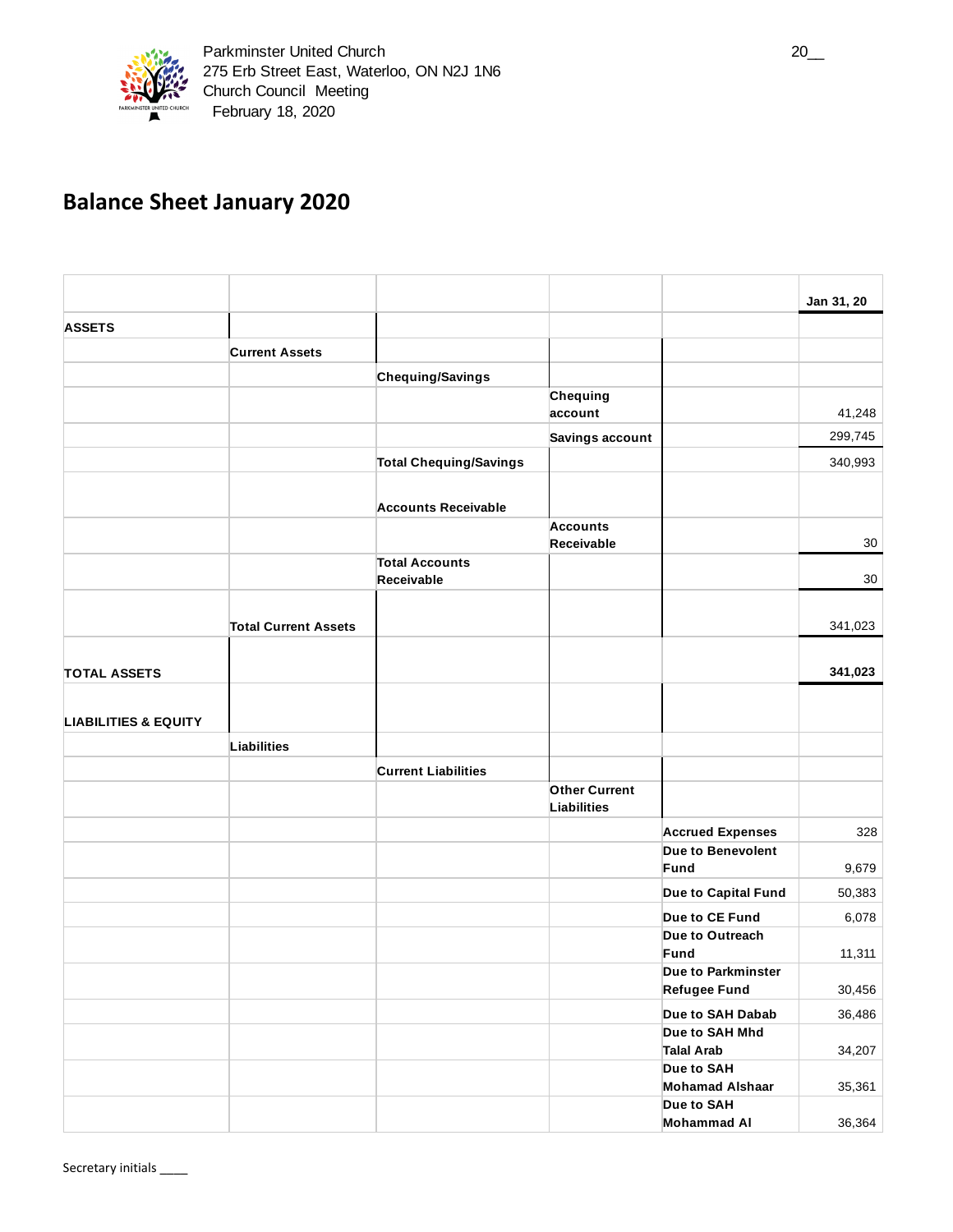

|                                |                          |                                  |                    | Adawi                    |             |
|--------------------------------|--------------------------|----------------------------------|--------------------|--------------------------|-------------|
|                                |                          |                                  |                    | Due to the Local         |             |
|                                |                          |                                  |                    | Fund                     | 11,856      |
|                                |                          |                                  |                    | <b>Extension Council</b> |             |
|                                |                          |                                  |                    | loan                     | $\mathbf 0$ |
|                                |                          |                                  |                    | <b>HST Payable</b>       | 2,501       |
|                                |                          |                                  | <b>Total Other</b> |                          |             |
|                                |                          |                                  | Current            |                          |             |
|                                |                          |                                  | <b>Liabilities</b> |                          | 265,010     |
|                                |                          |                                  |                    |                          |             |
|                                |                          | <b>Total Current Liabilities</b> |                    |                          | 265,010     |
|                                |                          |                                  |                    |                          |             |
|                                | <b>Total Liabilities</b> |                                  |                    |                          | 265,010     |
|                                |                          |                                  |                    |                          |             |
|                                | <b>Equity</b>            |                                  |                    |                          |             |
|                                |                          | <b>Accumulated Reserves</b>      |                    |                          | 17,360      |
|                                |                          | <b>Change in Accumulated</b>     |                    |                          |             |
|                                |                          | <b>Reserves</b>                  |                    |                          | 51,568      |
|                                |                          | <b>Net Income</b>                |                    |                          | 7,086       |
|                                | <b>Total Equity</b>      |                                  |                    |                          | 76,014      |
| <b>TOTAL LIABILITIES &amp;</b> |                          |                                  |                    |                          |             |
| <b>EQUITY</b>                  |                          |                                  |                    |                          | 341,024     |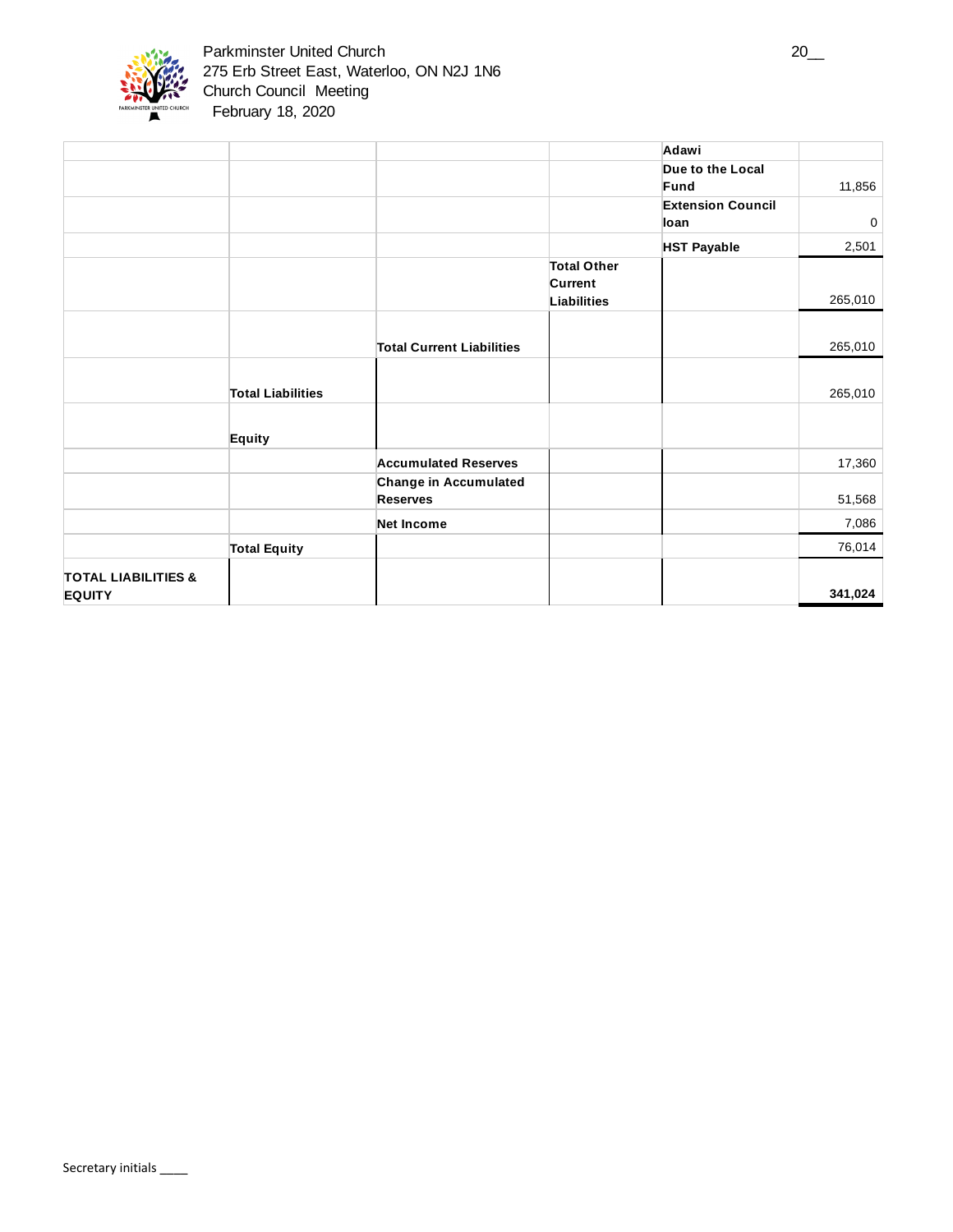

## **Revenue Statement January 2020 vs budget**

|            |                     |                       |                                  | <b>Jan 20</b> | <b>Budget</b>  | \$ Over Budget | % of Budget |
|------------|---------------------|-----------------------|----------------------------------|---------------|----------------|----------------|-------------|
|            |                     | Income                |                                  |               |                |                |             |
|            |                     |                       | Offerings                        | 31,924        | 25,100         | 6,824          | 127%        |
|            |                     |                       | Other Income                     | 0             | 500            | (500)          | 0%          |
|            |                     |                       | Rental Income                    | 2,360         | 2,000          | 360            | 118%        |
|            |                     |                       | <b>Special Events</b>            | 310           |                |                |             |
|            |                     | <b>Total Income</b>   |                                  | 34,594        | 27,600         | 6,994          | 125%        |
|            |                     | Cost of Goods<br>Sold |                                  |               |                |                |             |
|            |                     |                       | Event                            |               |                |                |             |
|            |                     |                       | Expenses                         | 0             | 320            | (320)          | 0%          |
|            |                     | <b>Total COGS</b>     |                                  | 0             | 320            | (320)          | 0%          |
|            | <b>Gross Profit</b> |                       |                                  | 34,594        | 27,280         | 7,314          | 127%        |
|            |                     | Expense               |                                  |               |                |                |             |
|            |                     |                       | <b>Facilities</b>                | 1,656         | 2,020          | (364)          | 82%         |
|            |                     |                       | Ministry<br>Expenses             | 369           |                |                | 31%         |
|            |                     |                       | Office and<br>Administratio<br>n | 1,174         | 1,195<br>1,345 | (826)<br>(171) | 87%         |
|            |                     |                       | Other                            |               |                |                |             |
|            |                     |                       | Expenses                         | 0             | 0              | 0              | 0%          |
|            |                     |                       | Salaries and                     |               |                |                |             |
|            |                     |                       | <b>Benefits</b>                  | 24,310        | 23,900         | 410            | 102%        |
|            |                     | <b>Total Expense</b>  |                                  | 27,509        | 28,460         | (951)          | 97%         |
| Net Income |                     |                       |                                  | 7,085         | (1, 180)       | 8,265          | (600%)      |